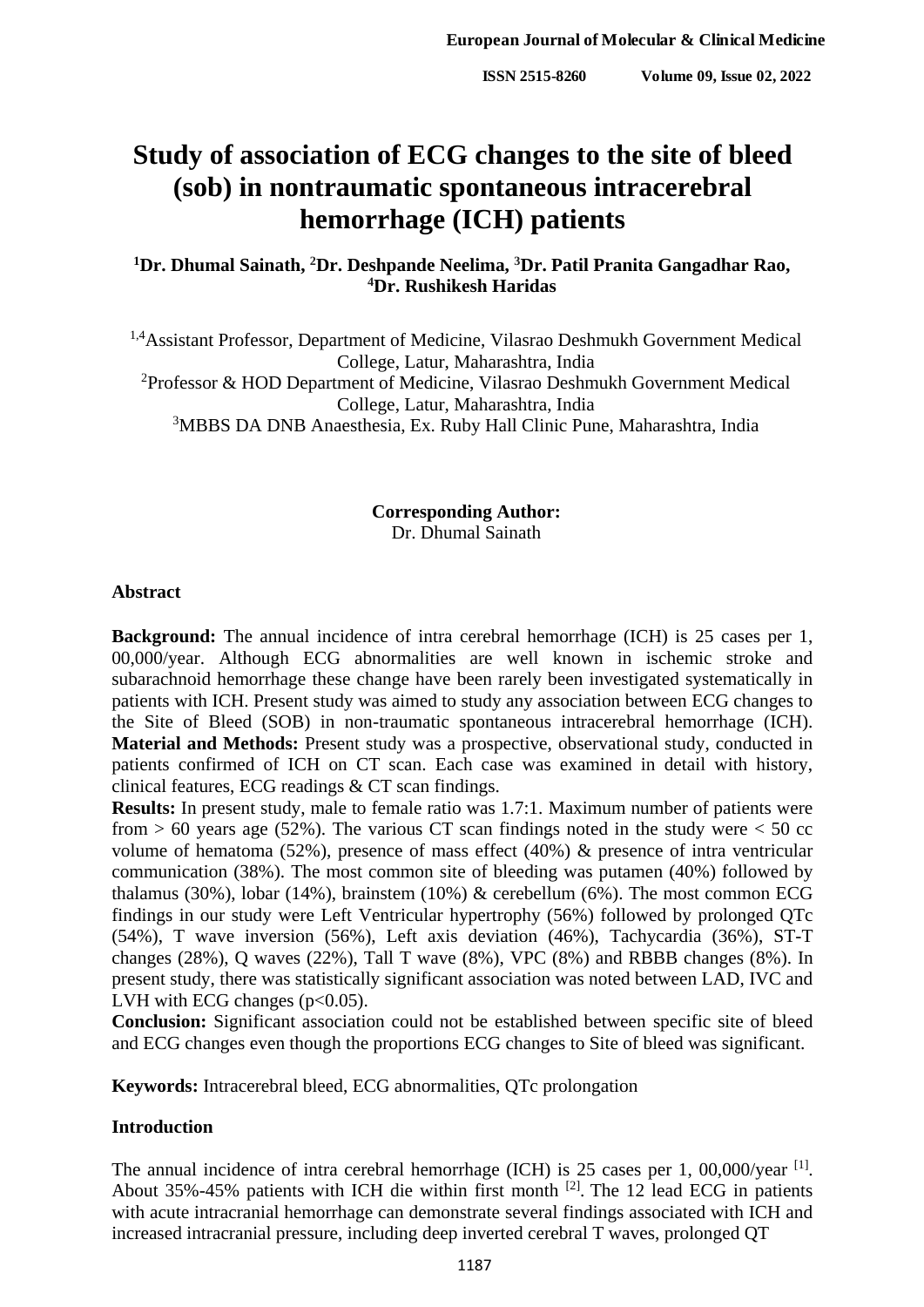**ISSN 2515-8260 Volume 09, Issue 02, 2022**

interval, Osborn J waves and U waves [3, 4].

There are also studies that support the hypothesis of cardiac cortical rhythm control site probably lying within middle cerebral artery territory or in the anterior cingulate cortex, leading to ECG changes in patients of ICH  $[5, 6]$ . Vascular damage to this area could be followed by cardiac arrhythmias related to a disinhibition of right insular cortex with resulting increased sympathetic tone. Tachycardia and Pressor response are common to stimulation of right insular cortex and left vagus while bradycardia seems to be more common after stimulation of left insular cortex or right vagus nerve  $[7, 8, 9]$ .

Although ECG abnormalities are well known in ischemic stroke and subarachnoid hemorrhage these change have been rarely been investigated systematically in patients with ICH. Present study was aimed to study any association between ECG changes to the Site of Bleed (SOB) in non-traumatic spontaneous intracerebral hemorrhage (ICH) patients which will be helpful to prevent further life threatening complications.

## **Material and Methods**

Present study was a prospective, observational study, conducted in Department of Medicine, Vilasrao Deshmukh Government Medical College, Latur, India. Study was conducted 21 June 2021 to 31 March 2022. Study was approved by institutional ethical committee.

## **Inclusion criteria**

Patients confirmed of ICH on CT scan.

#### **Exclusion criteria**

**Patients with previous history of ischemic stroke, primary or secondary brain tumours,** cortical vein thrombosis or on anticoagulation therapy.

Each case was examined in detail with history, clinical features, ECG readings & CT scan findings. ECG was obtained within 2 days after the initial hemorrhage, ECG was analyzed by one blinded observer for various characteristics such as rhythm, frequency, electrical axis, PQ interval, pathological Q waves, QRS width, ST elevation, ST depression, QT interval, negative T waves, and prominent U waves. Additionally, first-, second-, and third degree AV conduction blocks were recorded. Finally, presence of electrocardiographic signs of left ventricular hypertrophy (LVH) was recorded. On admission, cranial CT scans were done to note the absence/presence of intraventricular blood, subarachnoid blood, hydrocephalus, and ICH volume, midline shift were scored.

Data was collected in a predesigned proforma and later tabulated in a Microsoft excel sheet. Data was analyzed using SPSS software version 20, IBM Corporation. Comparison between ECG changes and SOB was done by Chi square test and Fisher exact test. The Chi Square test for goodness of fit used to test proportion of site of bleed (SOB). P value  $< 0.05$  will be considered as statistically significant.

# **Results**

In present study, 50 patients were studied. There were 32 male and 18 female. The male to female ratio was 1.7:1. Maximum number of patients were from  $> 60$  years age (52%). The commonest clinical feature was weakness of one side (78%), followed by headache starting just before or soon after ictus (60%), vomiting (56%), loss of consciousness (50%)  $\&$  cranial nerve symptoms (40%). Various risk factors noted in present study were smoking (78%),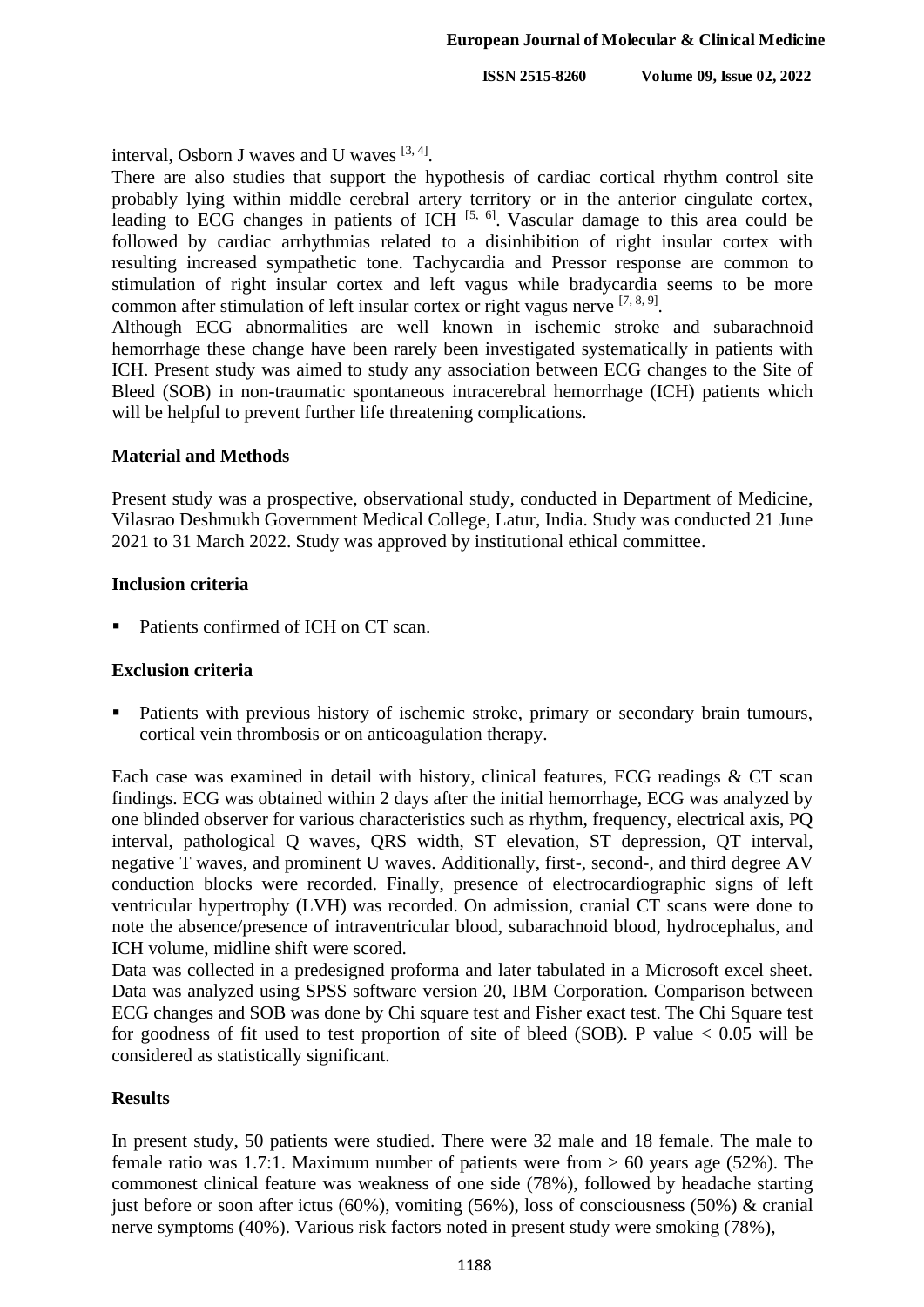**ISSN 2515-8260 Volume 09, Issue 02, 2022**

alcoholism (60%), preexisting hypertension (68%), diabetes mellitus (36%), and dyslipidemia (10%).

| <b>Characteristics</b>      | No. of patients          | Percentage |  |  |  |
|-----------------------------|--------------------------|------------|--|--|--|
| Age                         |                          |            |  |  |  |
| $21 - 40$                   | 5                        | 10.00%     |  |  |  |
| $41 - 60$                   | 19                       | 38.00%     |  |  |  |
| $61 - 80$                   | 26                       | 52.00%     |  |  |  |
| <b>Gender</b>               |                          |            |  |  |  |
| Male                        | 32                       | 64.00%     |  |  |  |
| Female                      | 18                       | 36.00%     |  |  |  |
|                             | <b>Clinical features</b> |            |  |  |  |
| Weakness on one side        | 39                       | 78%        |  |  |  |
| Headache                    | 30                       | 60%        |  |  |  |
| Vomiting                    | 28                       | 56%        |  |  |  |
| Loss of consciousness       | 25                       | 50%        |  |  |  |
| UMN facial palsy            | 20                       | 40%        |  |  |  |
| Meningeal signs             | 18                       | 36%        |  |  |  |
| Convulsions                 | 10                       | 20%        |  |  |  |
| Gaze deviation              | 10                       | 20%        |  |  |  |
| Frozen eye balls            | 8                        | 16%        |  |  |  |
| <b>Bladder</b> incontinence | 8                        | 16%        |  |  |  |
| <b>Risk factors</b>         |                          |            |  |  |  |
| Smoking                     | 39                       | 78         |  |  |  |
| Alcohol                     | 30                       | 60         |  |  |  |
| Hypertension                | 34                       | 68         |  |  |  |
| Diabetes                    | 18                       | 36         |  |  |  |
| Dyslipidemia                | 05                       | 10         |  |  |  |

| Table 1: General characteristics |  |
|----------------------------------|--|
|----------------------------------|--|

The various CT scan findings noted in the study were  $<$  50 cc volume of hematoma (52%), presence of mass effect (40%) & presence of intra ventricular communication (38%).

| <b>Table 2: CT</b> scan findings |  |  |
|----------------------------------|--|--|
|----------------------------------|--|--|

| CT scan parameters            | No. of patients | Percentage |  |  |
|-------------------------------|-----------------|------------|--|--|
| Volume of hematoma <50cc      |                 | 52%        |  |  |
| Presence of mass effect       |                 | 40%        |  |  |
| Presence of I.V communication |                 | 38%        |  |  |
| Volume of hematoma 50-100cc   | 18              | 36%        |  |  |
| Volume of hematoma $>100$ cc  |                 | 12%        |  |  |

The most common site of bleeding was putamen (40%) followed by thalamus (30%), lobar (14%), brainstem (10%) & cerebellum (6%).

| Site of bleed (SOB) | <b>No. of Cases</b> | <b>Present study</b> $(\% )$ | P value |
|---------------------|---------------------|------------------------------|---------|
| Putamen             |                     |                              | 0.003   |
| <b>Thalamus</b>     |                     |                              |         |
| <b>Brainstem</b>    |                     |                              |         |
| Lobar               |                     |                              |         |
| Cerebellum          |                     |                              |         |

**Table 3:** Site of bleed (SOB) on CT-scan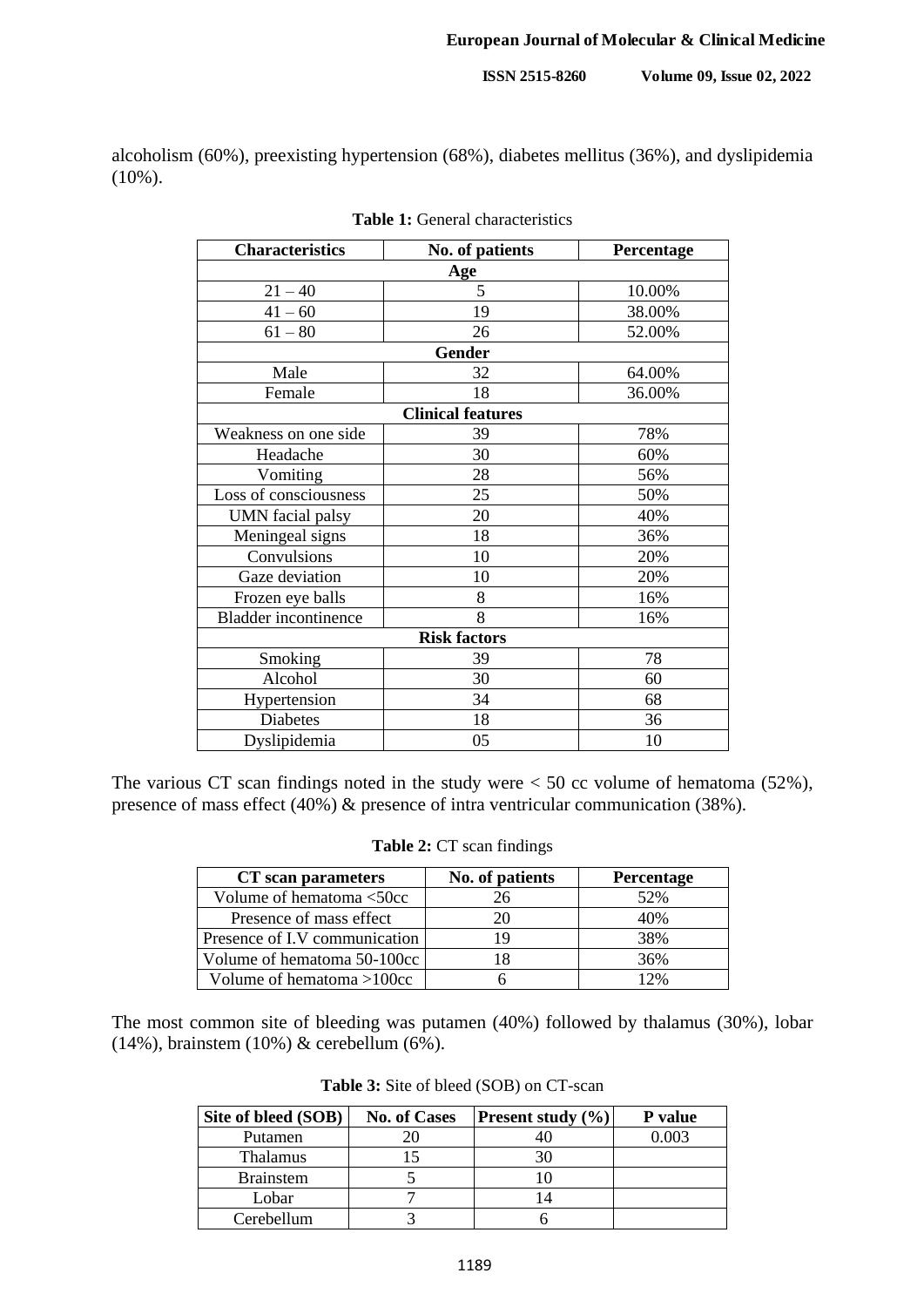The most common ECG findings in our study were Left Ventricular hypertrophy (56%) followed by prolonged QTc (54%), T wave inversion (56%), Left axis deviation (46%), Tachycardia (36%), ST-T changes (28%), Q waves (22%), Tall T wave (8%), VPC (8%) and RBBB changes (8%). In present study, there was statistically significant association was noted between LAD, IVC and LVH with ECG changes ( $p<0.05$ ).

| <b>ECG</b> changes  |    |    |                             |   | Putamen   Thalamus   Brainstem   Lobar   cerebellum   Total   12 value   P value |    |       |          |
|---------------------|----|----|-----------------------------|---|----------------------------------------------------------------------------------|----|-------|----------|
| <b>LVH</b>          |    | 10 |                             |   |                                                                                  | 28 | 11.03 | $0.026*$ |
| prolong QTc         | 11 | 10 |                             | 4 |                                                                                  | 27 | 21.16 | 0.609    |
| T wave inversion    | 10 |    |                             |   |                                                                                  | 23 | 32.16 | 0.958    |
| Left axis deviation |    | 6  | ∍                           | 4 |                                                                                  | 20 | 29.96 | $0.018*$ |
| Tachycardia         |    | 6  |                             |   |                                                                                  | 18 | 0.84  | 0.932    |
| ST-T changes        |    |    | $\mathcal{D}_{\mathcal{A}}$ | 4 |                                                                                  | 14 | 37.14 | 0.169    |
| O waves             |    |    |                             | 2 |                                                                                  | 11 | 8.74  | 0.776    |
| Tall T wave         |    |    |                             | 0 |                                                                                  |    | 21.62 | 0.609    |
| <b>RBBB</b>         |    |    |                             | 0 |                                                                                  |    | 32.42 | 0.982    |
| <b>VPC</b>          |    |    |                             |   |                                                                                  | ∍  | 29.96 | $0.016*$ |

**Table 4:** Association of ECG changes and site of bleed

P value $* < 0.05$  is considered as statistically significant.

## **Discussion**

Onset of cerebral hemorrhage is usually sudden. According to National Survey of stroke, 72% of all ICH presented with coma and over 8% stuporous. Among non-stuporous 60% hemiplegic, 43% speech deficit, 13% with pupillary asymmetry and 16% with convulsions <sup>[2]</sup>. In Harvard co-operative stroke registry, 60% of ICH had headache before/during/after onset of neurologic deficit <sup>[6]</sup>. In present study comprised of 50 patients with spontaneous intra cerebral hemorrhage, we studied various ECG changes and its association to site of bleed on CT scan was analysed.

In present study, spontaneous ICH was more in males & ratio between male to female was 1.7:1. Similar findings were noted in studies by Van Bree *et al.*, [8] (1.06:1), Walter Oleschko <sup>[10]</sup> (2.2:1) & Gambhir LS *et al.*, <sup>[11]</sup> (2.1:1). Thus showing male predominance more often to ICH owing to increasing age chronic smoking and chronic alcoholism.

Common clinical features noted in present study were weakness on one side of the body (78%), headache (60%), vomiting (56%) and loss of consciousness (50%). Debarata Goswami et al., <sup>[12]</sup> noted clinical features such as were weakness on one side of the body (84%), headache (49%), vomiting (48%) and loss of consciousness (58.8%) while Omkar P *et*   $al$ , <sup>[13]</sup> had were weakness on one side of the body (76%), headache (23%), vomiting (29%) and loss of consciousness (53%).

The various risk factors for ICH were Smoking (78%), Hypertension (68%), Alcohol (60%) and diabetes mellitus (36%). Similar findings were noted by Debarata Goswami et al., <sup>[12]</sup> as hypertension (86.66%), DM (14%), Study done by A.K Srivastava.,  $[14]$  had hypertension (87.5%), DM (67%), Alcohol (71%) and smoking (82%).

Circulating blood normally cannot be seen on the scan as its absorption coefficient equals that of brain tissue. Attenuation of normal brain is 30-38 H.U. (Hounsfield Unit) whereas attenuation of whole blood hematocrit (45%) is 53-56 H.U; a value significantly higher. Hence fresh blood in the parenchyma, subarachnoid cisterns and the ventricle can easily be recognized & CT scan is preferred modality for diagnosis of ICH.

In present study, common sites of intra-cranial bleed were putamen (40%), thalamus (30%), lobar (14%), brainstem (10%) and cerebellar (6%). The observed proportion of site of bleed distribution was statistically significant ( $P=0.003$ ,  $x2=20.80$ ), thus the observed proportion in our data differ significantly statistically. Similar findings were noted by Mattis A *et al.*, [15]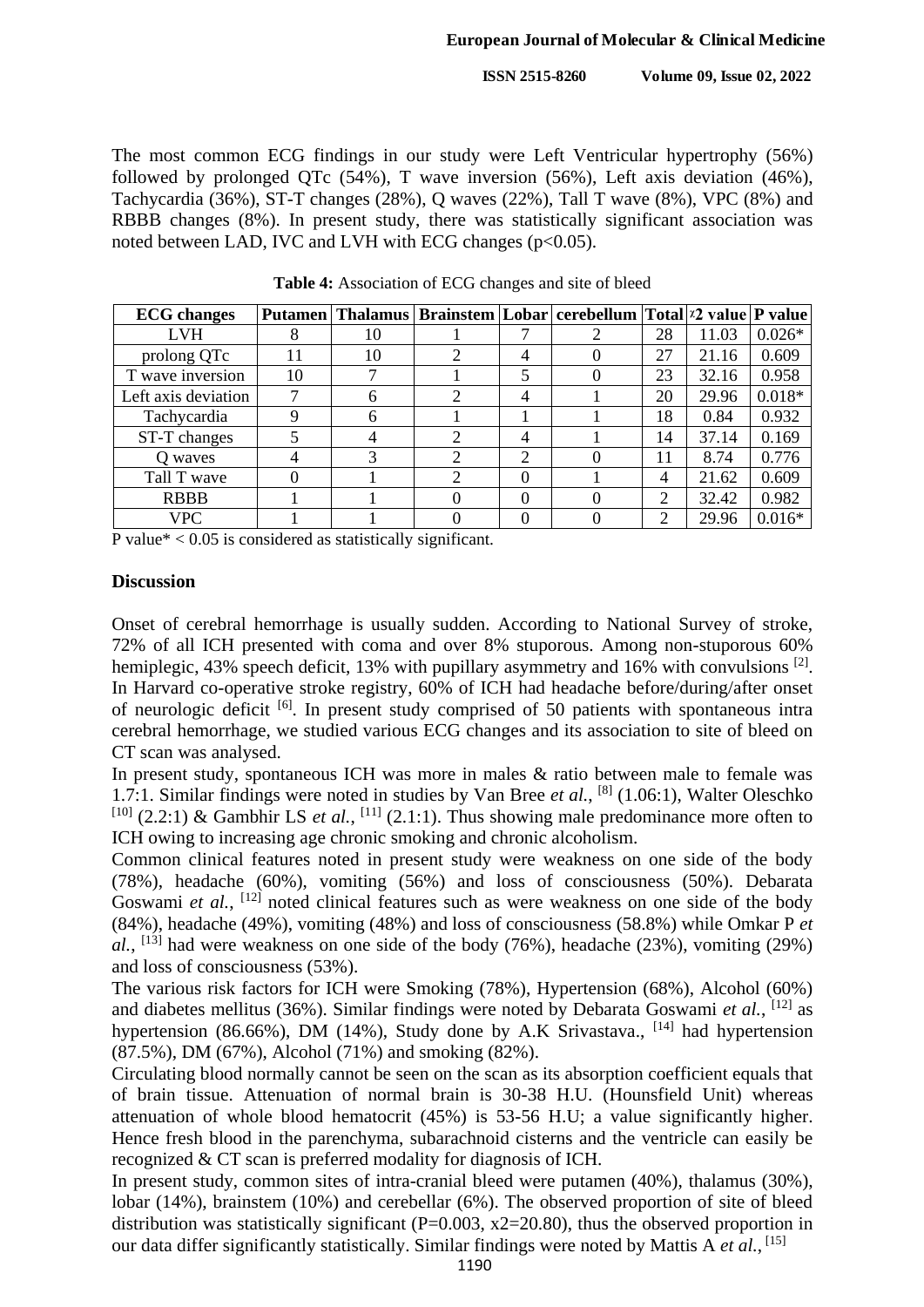deep bleed (44.9%), lobar bleed (40.9%), cerebellum (8.2%), brainstem (5.1%) were common findings. Study done by Debarata Goswami.,  $^{[12]}$  noted that putamen (51.11%), thalamus  $(27.77%)$ , lobar  $(16.6%)$ , cerebellum  $(2.22%)$ , brainstem  $(2.22%)$  were common sites of bleed. The study by Gambhir LS *et al.*, <sup>[12]</sup> putamen (18%), thalamus (9%), lobar (36%) & cerebella (16%) were common sites of ICH.

In present study, various CT scan findings were volume of hematoma <50cc (52% patients), 50-100 cc (36% patients), >100cc (12% patients), Intra ventricular communication 38% & presence of mass effect (40%). Debarata Goswami *et al.*, [12] noted similar findings. Mattis A *et al.*, <sup>[15]</sup> noted volume of hematoma <30 cc (65.9%), 30-60 cc (14.8%), > 60ml (18.1%), intra ventricular communication (41.2%). Study by Van Bree *et al.*, [8] also noted similar findings as deep bleed (64%), lobar bleed (36%), cerebellum (6%), brainstem (3%), IVC communication (26%), mass effect in (45%).

E.C.G. often suggests cardiac hypertrophy secondary to long standing hypertension and provide a clue to the etiology of I.C.H. Definitive diagnosis is by C-T Scan. Changes in the ECG in ST segment, T waves QT interval, abnormal U wave's arrhythmias and bundle branch blocks have been described as arising due to intracerebral haemorrhage without any primary cardiac abnormality.

The various ECG changes in our study were: prolong OTc (proportion 54%, chi  $x^2$ ) value=21.16. P value=0.609), LVH (proportion  $60\%$ , chi x<sup>2</sup> value=11.03, p=0.026), T inversion (proportion 46%, chi x<sup>2</sup> value=32.16, p=0.958), LAD (proportion 40%, chi x<sup>2</sup> value=29.96, p=0.018), Tachycardia (proportion  $36\%$ , chi x<sup>2</sup>value=0.84, p=0.932), ST-T changes (proportion 32%, chi x<sup>2</sup> value=37.14, p=0.169),Q wave (proportion 22%, chi x<sup>2</sup> value=8.74,  $p=0.776$ ), Tall T wave(8%), RBBB(4%) and VPC(4%). In this statistic analysis there is no association between Tachycardia, prolong QTc, T wave inversion, ST-T changes and Q wave to site of bleed. P value <0.05 for LAD, IVC, LVH while there was statistically significant association noted between LAD, IVC and LVH with ECG changes. However the statistical significance for LAD, LVH is mostly due much of patients were having history of hypertension or undiagnosed until the cerebral insult .Still it should be kept in mind ECH changes simulating myocardial ischemia may occasionally occur in patients with ICH.

Van Bree et al., <sup>[8]</sup> had prolonged QTc (36%), LVH (16%), T inversion (16%), Tachycardia (13%), ST-T changes (26%) & Q wave (13%). Study by Walter Oleschko *et al.*, <sup>[10]</sup> had prolong QTc (67.2%), T inversion (35%), ST-T changes (35%), Q wave (10%). Study by Abdullah Md. Hassan *et al.*, <sup>[16]</sup> QTc prolonged (81%), ST-T changes (18%), LAD (20%), Tachycardia (25%). Study by David S. Goldstein *et al.*, [17] noted common ECG findings as Prolonged QTc (52%), T wave inversion (44%), Tachycardia (44%), Q waves (21%), LVH (44%), ST-T changes (26%), PVC (6%), RBBB (6%).

Most of the changes are seen best in the anterolateral and inferolateral leads. If the ECG is read by an individual who is not aware the clinical history it is often said, to represent subendocardial infarction or anterolateral ischemia. The ECG abnormalities improve often dramatically with brain death. Experimentally ECG changes have been produced both by both vagal stimulation and suppression Prolonged stimulation of the vagus has been shown to produce T wave inversion.

# **Conclusion**

In patients with nontraumatic intraparenchymal bleed, the Proportion ECG abnormalities that are Common especially QTc prolongation, LVH, T wave inversion, left axis deviation, tachycardia, ST-T changes which are mostly due to extension of bleed from or to insular cortex. Significant association could not be established between specific site of bleed and ECG changes even though the proportions ECG changes to Site of bleed was significant.